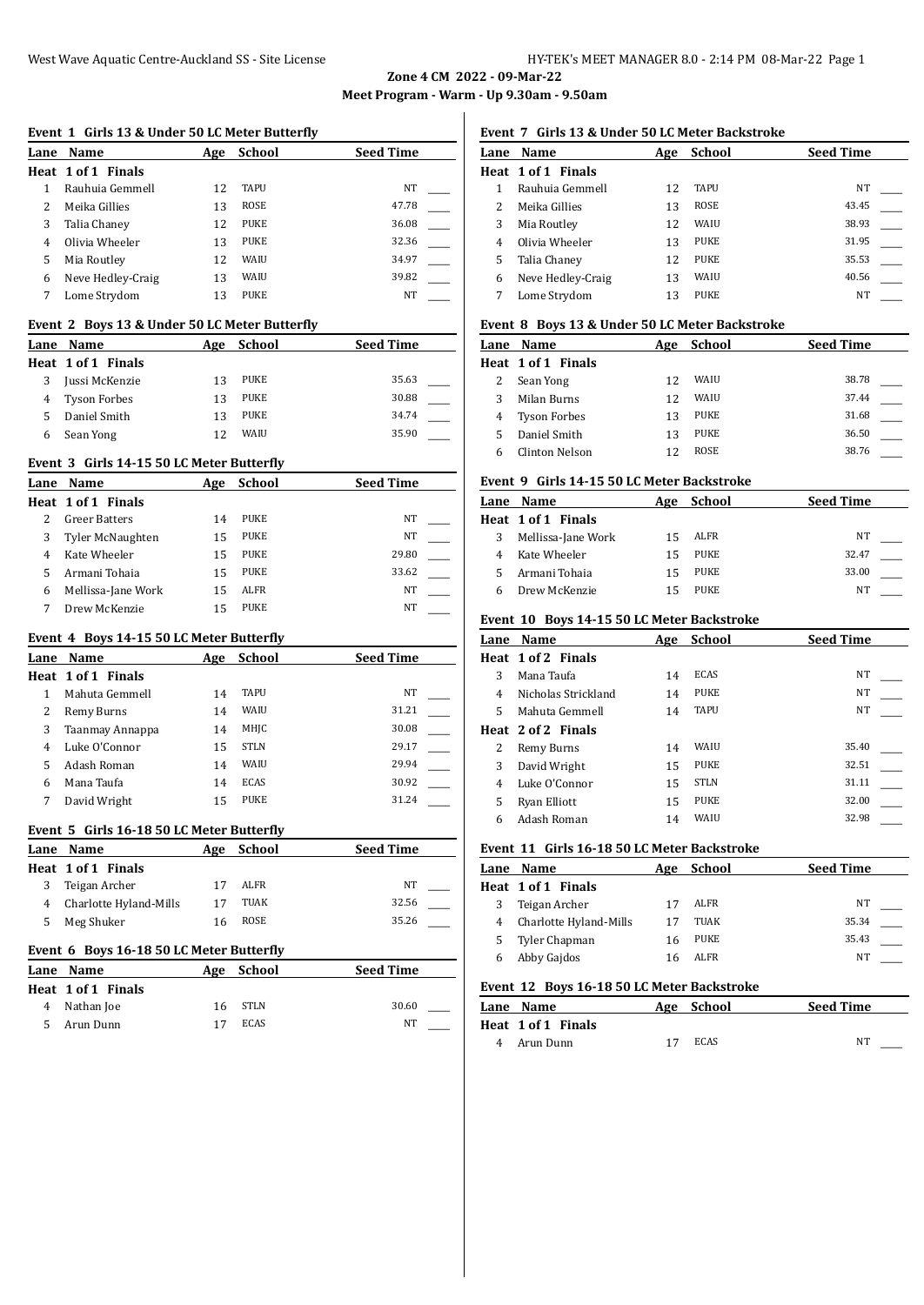**Zone 4 CM 2022 - 09-Mar-22 Meet Program - Warm - Up 9.30am - 9.50am**

|                      | Event 108 Mixed Open 50 LC Meter Backstroke Para Back<br>Lane Name | Age      | School      | <b>Seed Time</b> |
|----------------------|--------------------------------------------------------------------|----------|-------------|------------------|
|                      | Heat 1 of 1 Finals                                                 |          |             |                  |
| 4                    | Cuda Tawhai-Hamilton S14 M18                                       |          | COCS        | NT               |
|                      |                                                                    |          |             |                  |
|                      | Event 13 Girls 13 & Under 50 LC Meter Breaststroke                 |          |             |                  |
|                      | Lane Name                                                          | Age      | School      | <b>Seed Time</b> |
|                      | Heat 1 of 1 Finals                                                 |          |             |                  |
| $\mathbf{1}$         | Rauhuia Gemmell                                                    | 12       | <b>TAPU</b> | NT               |
| 2                    | Neve Hedley-Craig                                                  | 13       | WAIU        | 48.74            |
| 3                    | Mia Routley                                                        | 12       | WAIU        | 44.01            |
| 4                    | Olivia Wheeler                                                     | 13       | <b>PUKE</b> | 37.68            |
| 5                    | Olivia Waddell                                                     | 13       | <b>STLN</b> | 42.84            |
| 6                    | Meika Gillies                                                      | 13       | <b>ROSE</b> | 45.90            |
| 7                    | Isabella Evans                                                     | 13       | <b>PUKE</b> | NT               |
|                      |                                                                    |          |             |                  |
|                      | Event 14 Boys 13 & Under 50 LC Meter Breaststroke                  |          |             |                  |
| Lane                 | Name<br>Heat 1 of 1 Finals                                         | Age      | School      | <b>Seed Time</b> |
| 3                    | Milan Burns                                                        | 12       | WAIU        | 42.08            |
|                      |                                                                    |          | <b>STLN</b> | 38.76            |
| $\overline{4}$<br>5. | Brayden Jaggs<br>Jussi McKenzie                                    | 13<br>13 | <b>PUKE</b> | 40.48            |
|                      | <b>Taylor Webb</b>                                                 |          | WAIU        | 49.02            |
| 6                    |                                                                    | 12       |             |                  |
|                      | Event 15 Girls 14-15 50 LC Meter Breaststroke                      |          |             |                  |
|                      | Lane Name                                                          | Age      | School      | <b>Seed Time</b> |
|                      | Heat 1 of 1 Finals                                                 |          |             |                  |
| 3                    | Mellissa-Jane Work                                                 | 15       | ALFR        | NT               |
| 4                    | Jessica Cochran                                                    | 14       | PUKE        | 38.11            |
| 5                    | Tyler McNaughten                                                   | 15       | PUKE        | NT               |
|                      |                                                                    |          |             |                  |
|                      | Event 16 Boys 14-15 50 LC Meter Breaststroke                       |          |             |                  |
|                      | Lane Name                                                          | Age      | School      | <b>Seed Time</b> |
|                      | Heat 1 of 2 Finals<br>Mana Taufa                                   | 14       | <b>ECAS</b> | NT               |
| 3                    | Hugo Raven                                                         |          | PUKE        | NT               |
|                      |                                                                    |          |             |                  |
| 4                    |                                                                    | 14       |             |                  |
| 5.                   | Mahuta Gemmell                                                     | 14       | <b>TAPU</b> | NT               |
|                      | Heat 2 of 2 Finals                                                 |          |             |                  |
| 2                    | Nicholas Strickland                                                | 14       | <b>PUKE</b> | NT               |
| 3                    | Remy Burns                                                         | 14       | WAIU        | 38.54            |
| 4                    | Ryan Elliott                                                       | 15       | PUKE        | 34.97            |
| 5                    | David Wright                                                       | 15       | PUKE        | 36.44            |
| 6                    | Adash Roman                                                        | 14       | WAIU        | 40.06            |
|                      | Event 17 Girls 16-18 50 LC Meter Breaststroke                      |          |             |                  |
|                      | Lane Name                                                          | Age      | School      | <b>Seed Time</b> |
| Heat                 | 1 of 1 Finals                                                      |          |             |                  |
| 2                    | Abby Gajdos                                                        | 16       | <b>ALFR</b> | ΝT               |
| 3                    | Meg Shuker                                                         | 16       | ROSE        | 39.39            |
| $\overline{4}$       | Tyler Chapman                                                      | 16       | PUKE        | 37.26            |
| 5                    | Charlotte Hyland-Mills                                             | 17       | TUAK        | 39.13            |
| 6                    | Teigan Archer                                                      | 17       | ALFR        | NT               |

**Event 18 Boys 16-18 50 LC Meter Breaststroke**

| Lane Name                                                 | Age | School | <b>Seed Time</b> |
|-----------------------------------------------------------|-----|--------|------------------|
| Heat 1 of 1 Finals                                        |     |        |                  |
| 4 Arun Dunn                                               | 17  | ECAS   | NT               |
| Event 114 Mixed Open 50 LC Meter Breaststroke Para Breast |     |        |                  |
|                                                           |     |        |                  |
| Lane Name                                                 | Age | School | <b>Seed Time</b> |
| Heat 1 of 1 Finals                                        |     |        |                  |

| 4 Cuda Tawhai-Hamilton | M <sub>18</sub> COCS | NT |
|------------------------|----------------------|----|
|                        |                      |    |

# **Event 19 Girls 13 & Under 50 LC Meter Freestyle**

| Lane           | Name               | Age | <b>School</b> | <b>Seed Time</b> |
|----------------|--------------------|-----|---------------|------------------|
|                | Heat 1 of 2 Finals |     |               |                  |
| 3              | Rauhuia Gemmell    | 12  | <b>TAPU</b>   | <b>NT</b>        |
| 4              | Lome Strydom       | 13  | <b>PUKE</b>   | NT               |
| 5.             | Isabella Evans     | 13  | <b>PUKE</b>   | NT               |
|                | Heat 2 of 2 Finals |     |               |                  |
| 2              | Meika Gillies      | 13  | <b>ROSE</b>   | 35.84            |
| 3              | Olivia Waddell     | 13  | <b>STLN</b>   | 31.62            |
| $\overline{4}$ | Olivia Wheeler     | 13  | <b>PUKE</b>   | 27.69            |
| 5              | Talia Chaney       | 12  | <b>PUKE</b>   | 30.78            |
| 6              | Mia Routley        | 12  | WAIU          | 31.63            |
|                |                    |     |               |                  |

### **Event 20 Boys 13 & Under 50 LC Meter Freestyle**

| <b>Seed Time</b> |
|------------------|
|                  |
| 35.20            |
| 32.82            |
| 31.05            |
| 27.10            |
| 30.60            |
| 31.73            |
| 34.68            |
|                  |

## **Event 21 Girls 14-15 50 LC Meter Freestyle**

|   | Lane Name               | Age | <b>School</b> | <b>Seed Time</b> |  |
|---|-------------------------|-----|---------------|------------------|--|
|   | Heat 1 of 1 Finals      |     |               |                  |  |
|   | Drew McKenzie           | 15  | <b>PUKE</b>   | NT               |  |
|   | <b>Greer Batters</b>    | 14  | <b>PUKE</b>   | NT               |  |
| 3 | Jessica Cochran         | 14  | <b>PUKE</b>   | 29.93            |  |
| 4 | Kate Wheeler            | 15  | <b>PUKE</b>   | 28.01            |  |
| 5 | Armani Tohaia           | 15  | <b>PUKE</b>   | 29.19            |  |
| 6 | <b>Tyler McNaughten</b> | 15  | <b>PUKE</b>   | NT               |  |
|   | Mellissa-Jane Work      | 15  | <b>ALFR</b>   | NT               |  |
|   |                         |     |               |                  |  |

## **Event 22 Boys 14-15 50 LC Meter Freestyle**

|  | Lane Name           | Age | School | <b>Seed Time</b> |
|--|---------------------|-----|--------|------------------|
|  | Heat 1 of 2 Finals  |     |        |                  |
|  | Mahuta Gemmell      | 14  | TAPU   | NT               |
|  | Hugo Raven          | 14  | PUKE   | NT               |
|  | Nicholas Strickland | 14  | PUKE   | NT               |